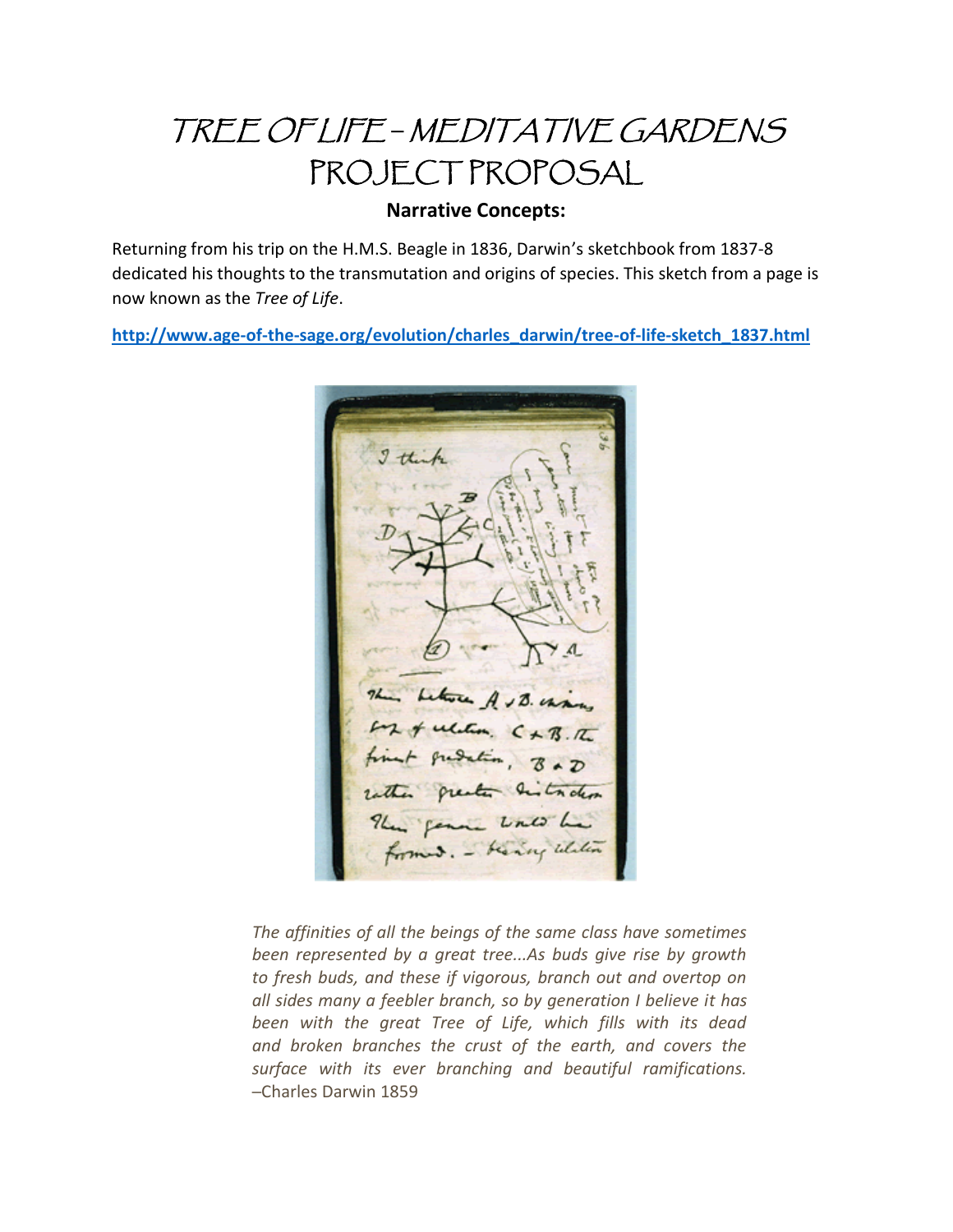$228$ - les t comprehens très affinities au 3 the study of instituts. Leredety 2 min levelets  $460$  $u \rightarrow \pi$  it was nitisffrequention, causes of charge in other home come) from a to what we tend tout circumstance funer oriting & water prefects it comtenu fum orthog & who previous structure in<br>examination period perfects of example structure in<br>might lead to laung change which would the

#### **The text reads:**

…*led to comprehend true affinities*…*heredity, & mind heredity, whole metaphysics, it would lead to closest examination of hybridity & generation, causes of change in order to know what we have come from & to what we tend, to what circumstances favour crossing & what prevents it, this and direct examination of direct passages of structure in species, might lead to laws of change, which would then be main object of study, to guide our speculations*…

A *Tree of Life* garden and an accompanying art program as one of the components would have both healing and contemplative value in community settings. *Tree of Life* symbolism has a long history, crossing many cultures. While it would be overwhelming to explain its significance to each culture, the Tree of Life has **overarching themes and meanings that span across many peoples.**

#### **A symbol of connection to all things:**

The tree has roots that reach deeply into the soil, acknowledging its connection to, and accepting nourishment from, Mother Earth. Leaves and branches extend into the sky, acknowledging Father Sun and accepting the energy that it transforms into nourishment. Over time, **they become quite unique and beautiful in their eccentricity and idiosyncrasies.** They are just as we all wish to become – shaped into **fascinating, intriguing individuals** who have weathered hardships and broad experiences in life that have made us into who we are.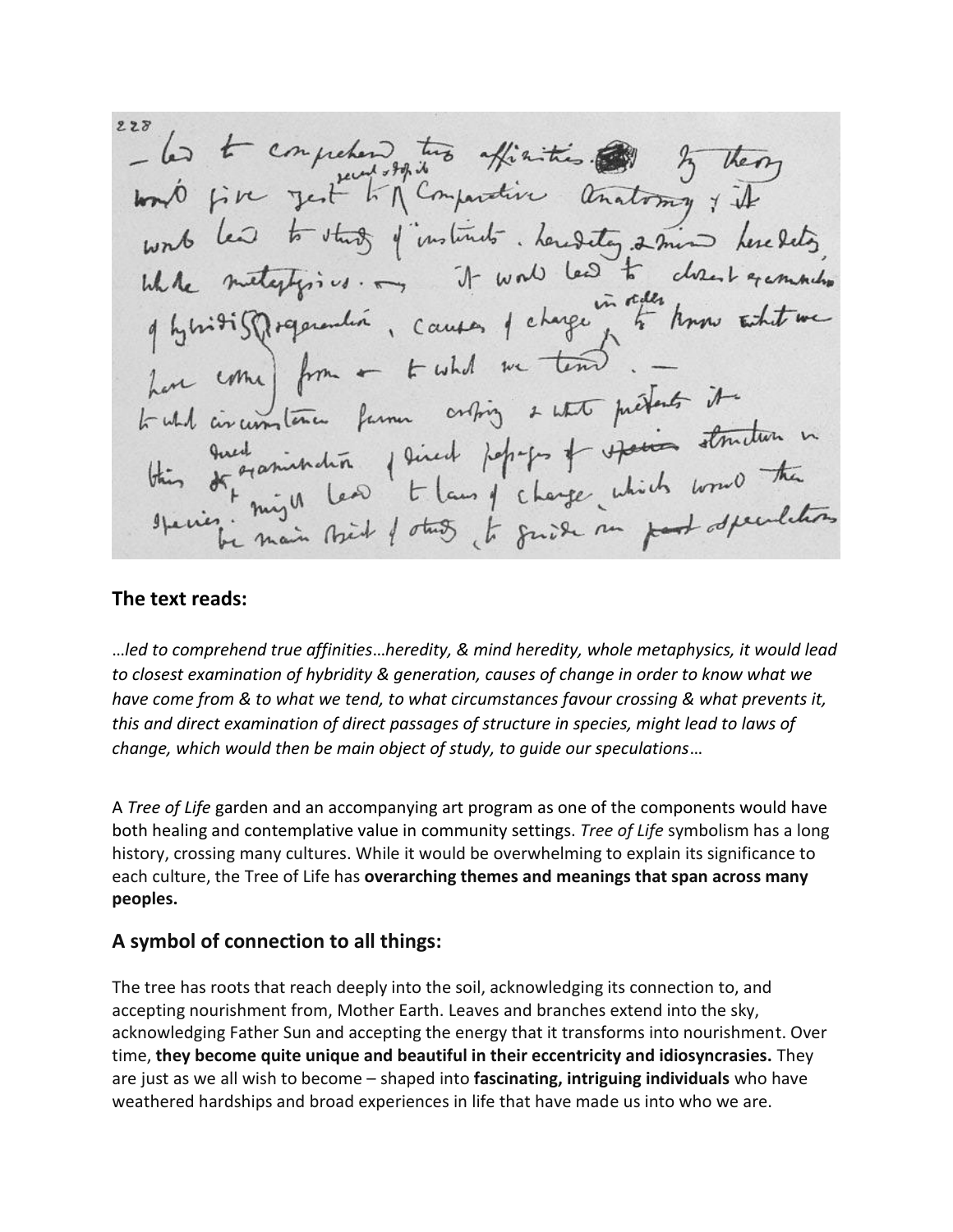## **The tree of life means that you are not an island:**

But rather are deeply connected to the world around you and dependent on it for your ability to grow and thrive. Their branches may **break and grow back** in different directions or the very soil beneath them will erode – causing them to grow even stronger roots to hold on.

## **A symbol of family and connection to your ancestors:**

A tree symbolizes the generations of your family ─ a tree sprouts from a seed, grows and branches out, sees how far it can go and then creates a new fruit that gives life to the next generation ─ to begin anew. The *Tree of Life* also symbolizes family through its intricate network of branches, showing our **continuity through all generations**. We are connected by ever-expanding branches to our parents and grandparents and to our children and our children's children.

## **As a symbol of rebirth:**

In the fall, trees lose their leaves and enter a **hibernation** for a few months. But come spring, the tree sprouts tiny buds, bursts forth with dramatic blooms and leaves and is **reborn again**. In this way**,** the *Tree of Life* **is** a symbol of a fresh start on life**, positive energy, good health and a bright future.**

The Celtic word for *oak* is *daur*, the origin of the modern word door. Thus, the root of the word signifies a **doorway.** These trees — also known as wishing trees, fairy trees or May bushes — are places where **people tie ribbons to ask for blessings** from *saints, spirits and fairies*. To this day, one can pass through Irish country and find trees decorated with ribbons.

This history, told in new media methodologies , can serve as a Project Component. In addition, a nearby box of pre-cut ribbons can be placed appropriately so that one is able to make a wish, say a prayer or silent meditation for good health and well-being for themselves, loved ones or the future of the earth. Healing herbs will be planted and identified throughout the Garden while a *Walking the Tree of Life Labyrinth* will serve as a journey of contemplation and spiritual growth as one ruminates on health issues and the healing powers within us all.

A widely-promoted Opening Celebration will include a formal, ribbon-cutting opportunity that will be publicized in traditional and social/new media channels as well as to a member-wide E-Blast and newsletter articles. A well-designed, ongoing program of educational and community-based events will be created for multi-generational constituencies — children, parents, grandparents, etc., and feature baby trees as giveaways. In addition, other events would be conceived to coordinate with the appropriate observances i.e., Arbor and Earth Days and so on.

Our practice and desire – most especially as it relates to the land – is to transform the *sense of*